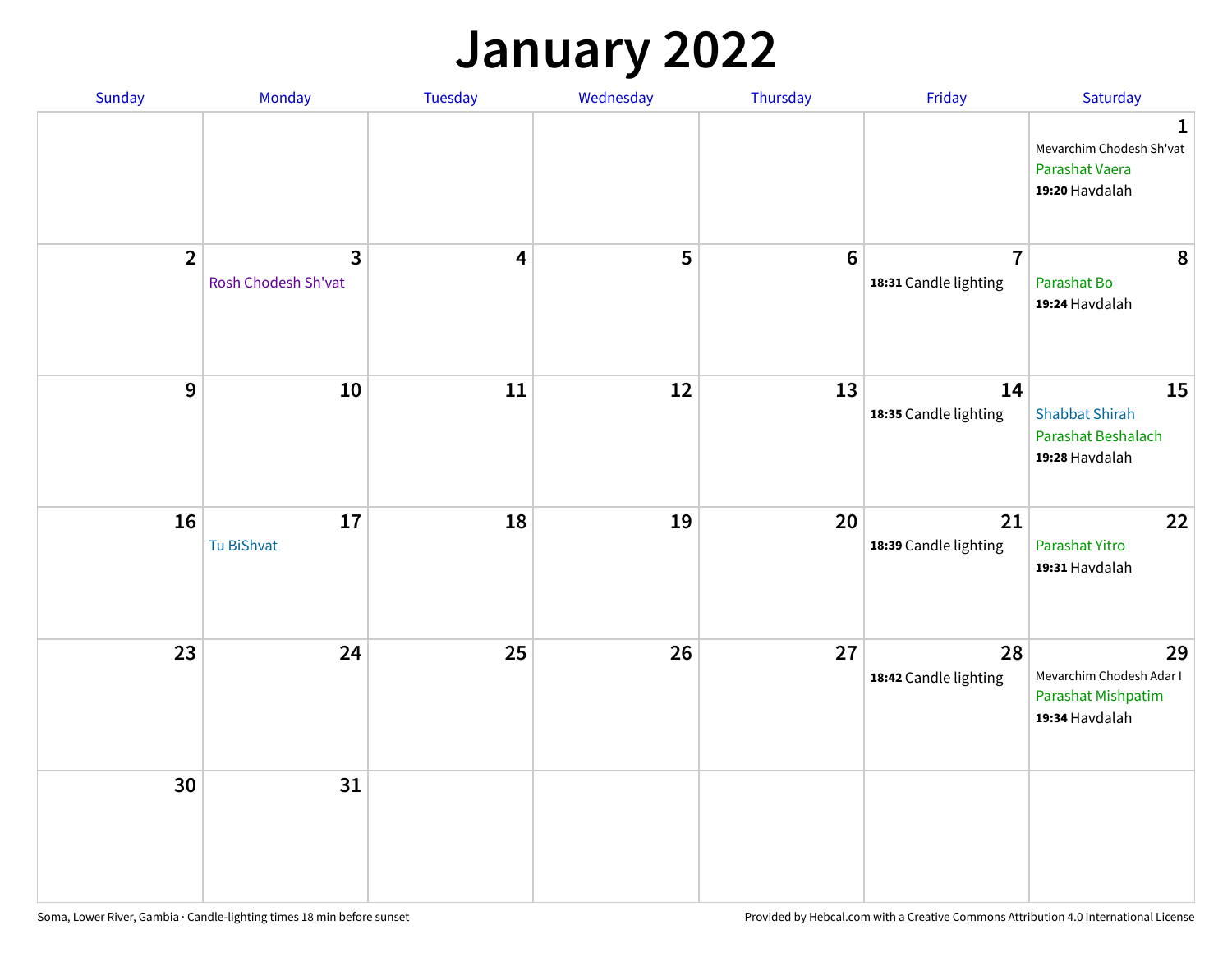# **February 2022**

| Sunday | Monday         | Tuesday                             | Wednesday                             | Thursday                | Friday                                           | Saturday                                                                                          |
|--------|----------------|-------------------------------------|---------------------------------------|-------------------------|--------------------------------------------------|---------------------------------------------------------------------------------------------------|
|        |                | $\mathbf{1}$<br>Rosh Chodesh Adar I | $\overline{2}$<br>Rosh Chodesh Adar I | $\overline{\mathbf{3}}$ | $\overline{\mathbf{4}}$<br>18:45 Candle lighting | 5<br>Parashat Terumah<br>19:37 Havdalah                                                           |
| $6\,$  | $\overline{7}$ | 8                                   | 9                                     | 10                      | ${\bf 11}$<br>18:48 Candle lighting              | 12<br>Parashat Tetzaveh<br>19:39 Havdalah                                                         |
| 13     | 14             | 15<br><b>Purim Katan</b>            | 16                                    | 17                      | 18<br>18:50 Candle lighting                      | 19<br>Parashat Ki Tisa<br>19:41 Havdalah                                                          |
| 20     | 21             | 22                                  | 23                                    | 24                      | 25<br>18:52 Candle lighting                      | 26<br><b>Shabbat Shekalim</b><br>Mevarchim Chodesh Adar II<br>Parashat Vayakhel<br>19:42 Havdalah |
| 27     | 28             |                                     |                                       |                         |                                                  |                                                                                                   |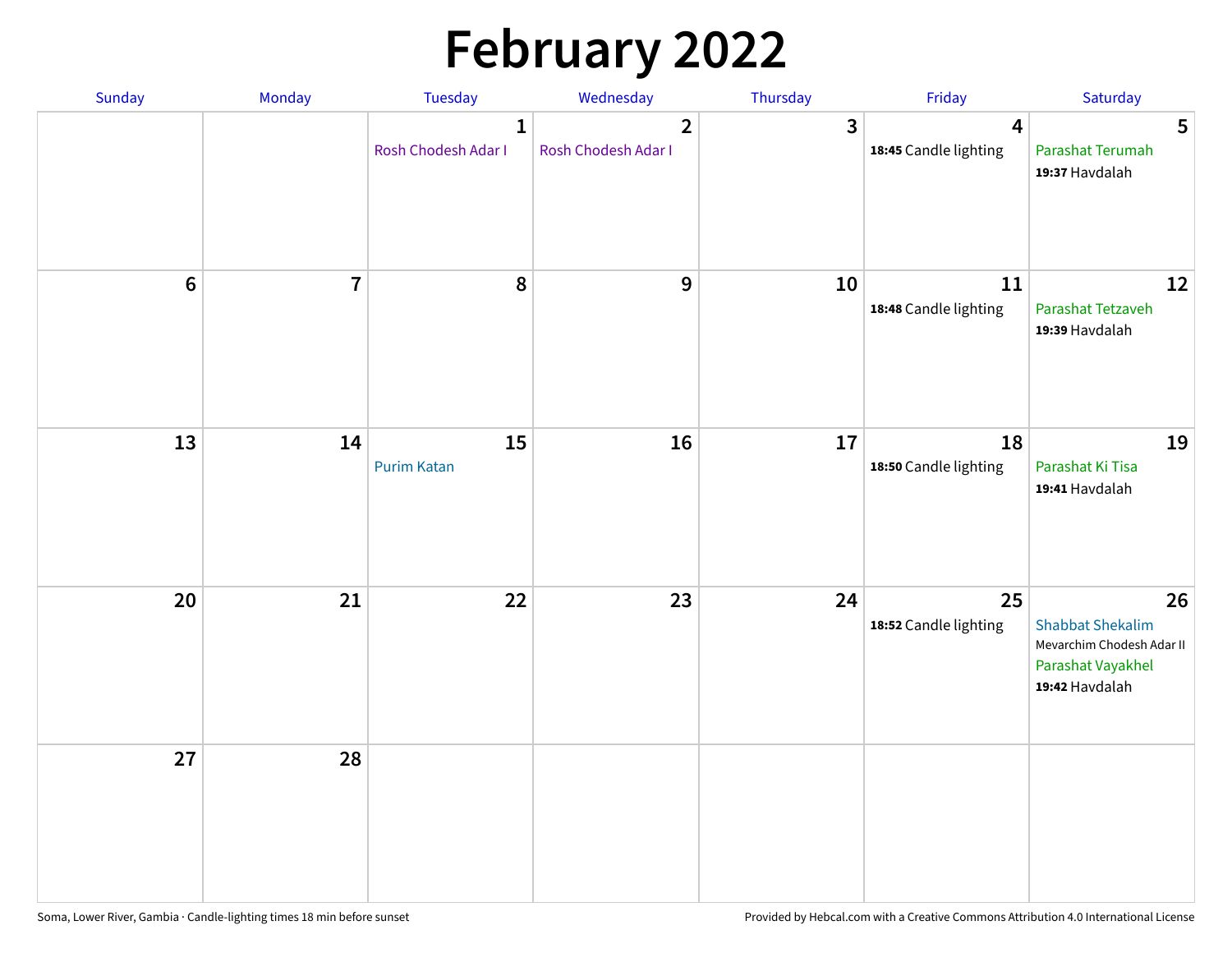## **March 2022**

| Sunday  | <b>Monday</b>  | <b>Tuesday</b> | Wednesday                                                                                | Thursday                                        | Friday                                              | Saturday                                                                                   |
|---------|----------------|----------------|------------------------------------------------------------------------------------------|-------------------------------------------------|-----------------------------------------------------|--------------------------------------------------------------------------------------------|
|         |                | $\mathbf{1}$   | $\overline{2}$                                                                           | $\overline{\mathbf{3}}$<br>Rosh Chodesh Adar II | 4<br>Rosh Chodesh Adar II<br>18:53 Candle lighting  | 5<br>Parashat Pekudei<br>19:43 Havdalah                                                    |
| $\bf 6$ | $\overline{7}$ | 8              | $\boldsymbol{9}$                                                                         | 10                                              | 11<br>18:54 Candle lighting                         | 12<br><b>Shabbat Zachor</b><br>Parashat Vayikra<br>19:44 Havdalah                          |
| 13      | 14             | 15             | 16<br>06:06 Fast begins<br><b>Ta'anit Esther</b><br>19:38 Fast ends<br><b>Erev Purim</b> | 17<br>Purim                                     | 18<br><b>Shushan Purim</b><br>18:54 Candle lighting | 19<br>Parashat Tzav<br>19:44 Havdalah                                                      |
| 20      | 21             | 22             | 23                                                                                       | 24                                              | 25<br>18:55 Candle lighting                         | 26<br><b>Shabbat Parah</b><br>Mevarchim Chodesh Nisan<br>Parashat Shmini<br>19:45 Havdalah |
| 27      | 28             | 29             | 30                                                                                       | 31                                              |                                                     |                                                                                            |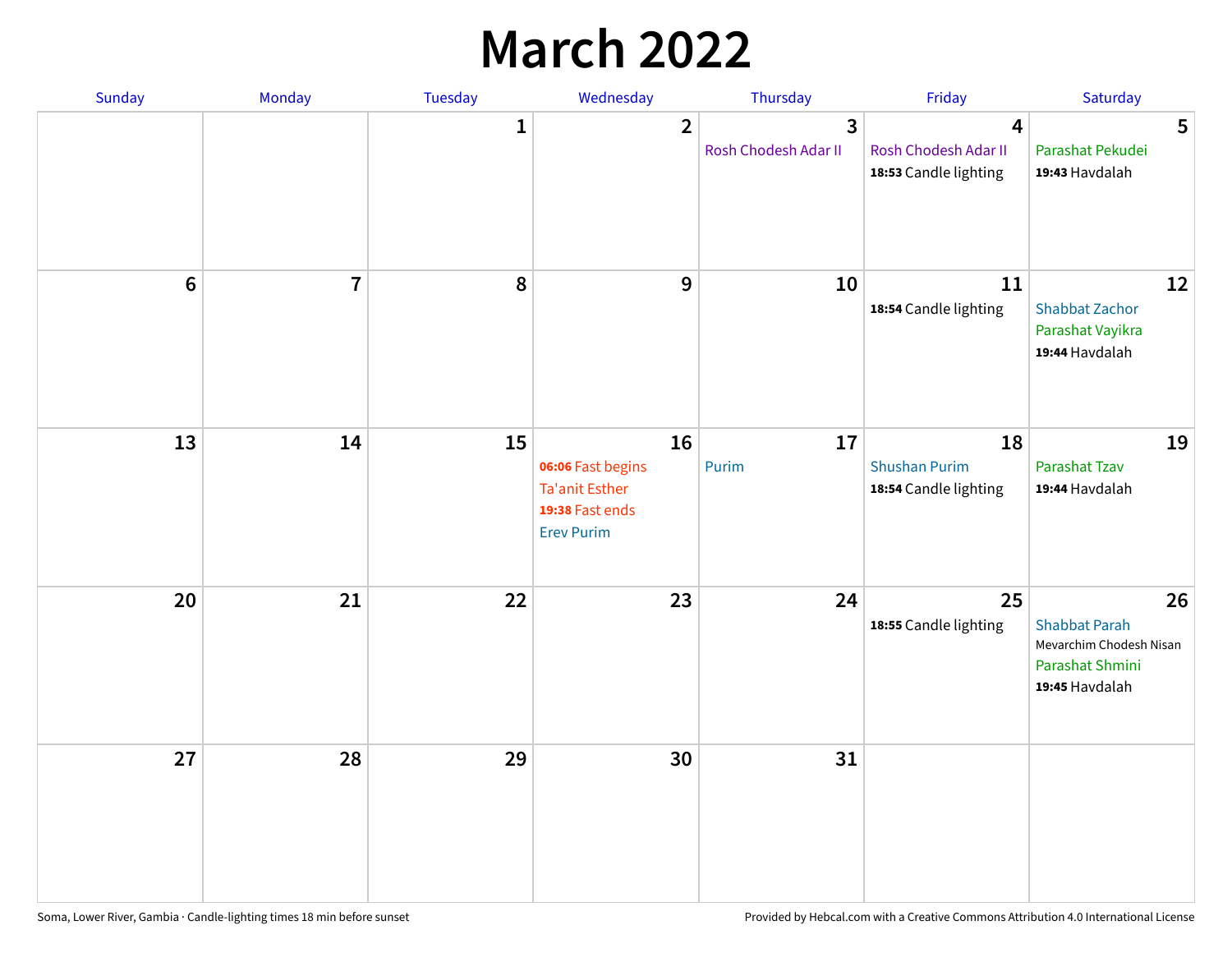## **April 2022**

| Sunday                                   | Monday                  | <b>Tuesday</b>         | Wednesday             | Thursday                                        | Friday                                                                                            | Saturday                                                                                                            |
|------------------------------------------|-------------------------|------------------------|-----------------------|-------------------------------------------------|---------------------------------------------------------------------------------------------------|---------------------------------------------------------------------------------------------------------------------|
|                                          |                         |                        |                       |                                                 | $\mathbf 1$<br>18:55 Candle lighting                                                              | $\overline{2}$<br><b>Shabbat HaChodesh</b><br><b>Rosh Chodesh Nisan</b><br><b>Parashat Tazria</b><br>19:46 Havdalah |
| 3                                        | $\overline{\mathbf{4}}$ | 5                      | $6\phantom{1}6$       | $\overline{7}$                                  | 8<br>18:56 Candle lighting                                                                        | 9<br><b>Shabbat HaGadol</b><br>Parashat Metzora<br>19:47 Havdalah                                                   |
| 10                                       | 11<br>Yom HaAliyah      | 12                     | 13                    | 14                                              | 15<br>05:45 Fast begins<br><b>Ta'anit Bechorot</b><br><b>Erev Pesach</b><br>18:57 Candle lighting | 16<br>Pesach I<br>19:48 Candle lighting                                                                             |
| 17<br><b>Pesach II</b><br>19:48 Havdalah | 18<br>Pesach III (CH"M) | 19<br>Pesach IV (CH"M) | 20<br>Pesach V (CH"M) | 21<br>Pesach VI (CH"M)<br>18:57 Candle lighting | 22<br><b>Pesach VII</b><br>18:58 Candle lighting                                                  | 23<br><b>Pesach VIII</b><br>19:49 Havdalah                                                                          |
| 24                                       | 25                      | 26                     | 27                    | 28<br>Yom HaShoah                               | 29<br>18:59 Candle lighting                                                                       | 30<br>Mevarchim Chodesh Iyyar<br>Parashat Achrei Mot<br>19:50 Havdalah                                              |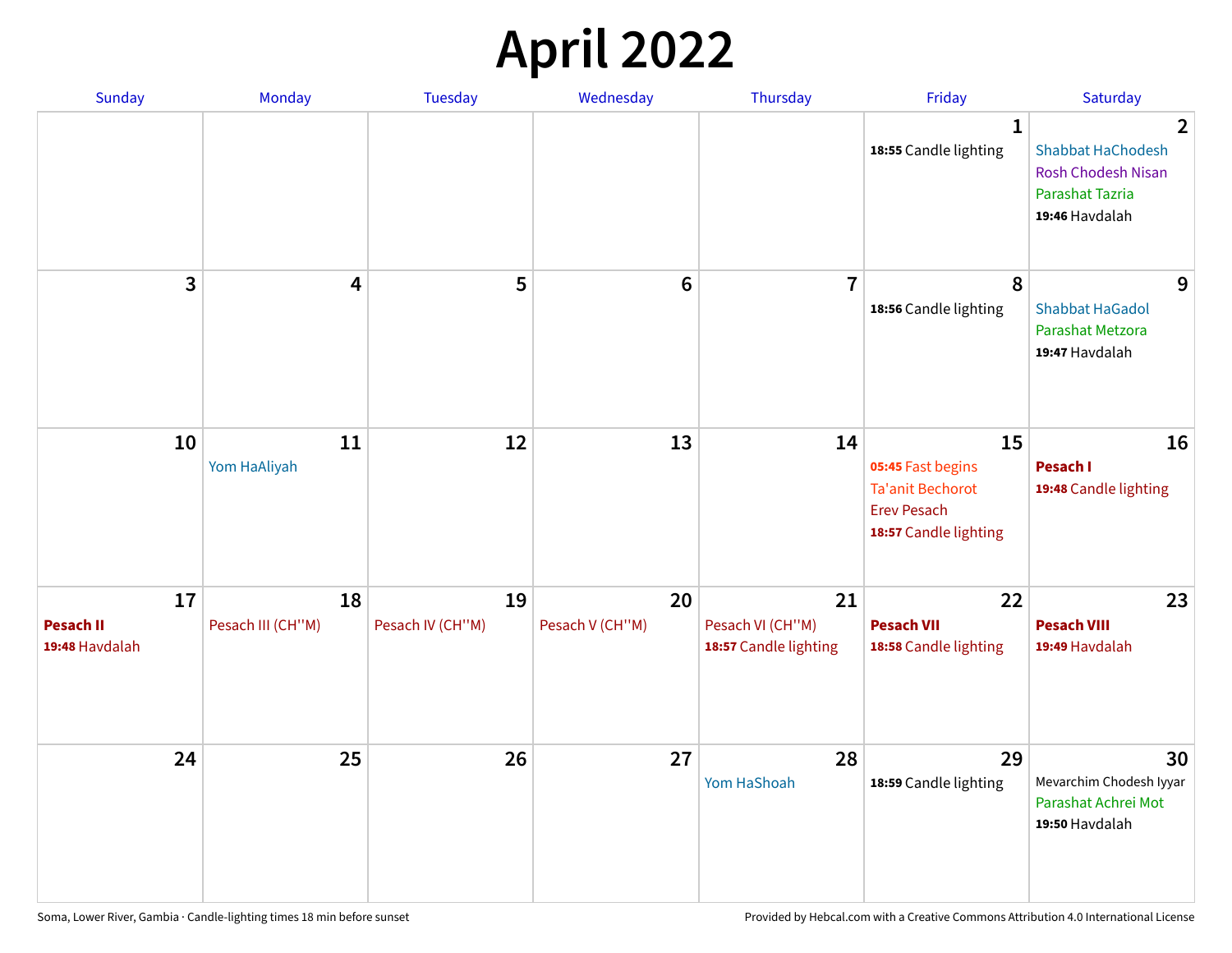## **May 2022**

| Sunday                             | Monday                               | Tuesday                         | Wednesday          | Thursday            | Friday                                   | Saturday                                                               |
|------------------------------------|--------------------------------------|---------------------------------|--------------------|---------------------|------------------------------------------|------------------------------------------------------------------------|
| $\mathbf{1}$<br>Rosh Chodesh Iyyar | $\overline{2}$<br>Rosh Chodesh Iyyar | 3                               | 4<br>Yom HaZikaron | 5<br>Yom HaAtzma'ut | $6\phantom{1}6$<br>19:00 Candle lighting | $\overline{7}$<br>Parashat Kedoshim<br>19:52 Havdalah                  |
| $\pmb{8}$                          | $\mathbf{9}$                         | 10                              | 11                 | 12                  | 13<br>19:02 Candle lighting              | 14<br><b>Parashat Emor</b><br>19:54 Havdalah                           |
| 15<br>Pesach Sheni                 | 16                                   | 17                              | 18                 | 19<br>Lag BaOmer    | 20<br>19:04 Candle lighting              | 21<br>Parashat Behar<br>19:57 Havdalah                                 |
| 22                                 | 23                                   | 24                              | 25                 | 26                  | 27<br>19:06 Candle lighting              | 28<br>Mevarchim Chodesh Sivan<br>Parashat Bechukotai<br>19:59 Havdalah |
| 29<br>Yom Yerushalayim             | 30                                   | 31<br><b>Rosh Chodesh Sivan</b> |                    |                     |                                          |                                                                        |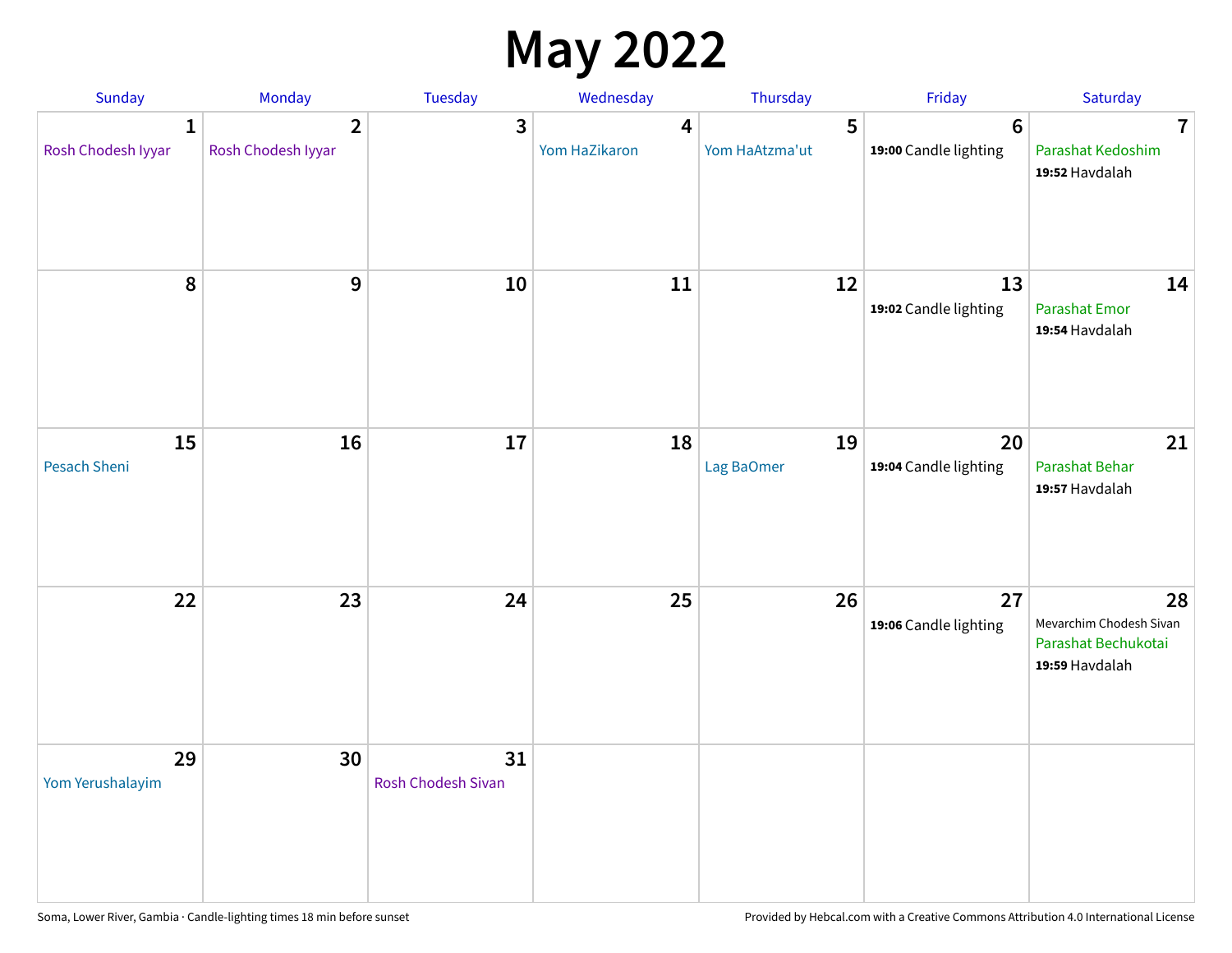#### **June 2022**

| Sunday                                         | Monday                                                | Tuesday        | Wednesday                       | Thursday                        | Friday                      | Saturday                                                               |
|------------------------------------------------|-------------------------------------------------------|----------------|---------------------------------|---------------------------------|-----------------------------|------------------------------------------------------------------------|
|                                                |                                                       |                | 1                               | $\overline{2}$                  | 3<br>19:08 Candle lighting  | 4<br><b>Erev Shavuot</b><br>Parashat Bamidbar<br>20:02 Candle lighting |
| 5<br><b>Shavuot I</b><br>20:02 Candle lighting | $6\phantom{1}$<br><b>Shavuot II</b><br>20:02 Havdalah | $\overline{7}$ | 8                               | 9                               | 10<br>19:10 Candle lighting | 11<br><b>Parashat Nasso</b><br>20:04 Havdalah                          |
| 12                                             | 13                                                    | 14             | 15                              | 16                              | 17<br>19:12 Candle lighting | 18<br>Parashat Beha'alotcha<br>20:06 Havdalah                          |
| 19                                             | 20                                                    | 21             | 22                              | 23                              | 24<br>19:14 Candle lighting | 25<br>Mevarchim Chodesh Tamuz<br>Parashat Sh'lach<br>20:07 Havdalah    |
| 26                                             | 27                                                    | 28             | 29<br><b>Rosh Chodesh Tamuz</b> | 30<br><b>Rosh Chodesh Tamuz</b> |                             |                                                                        |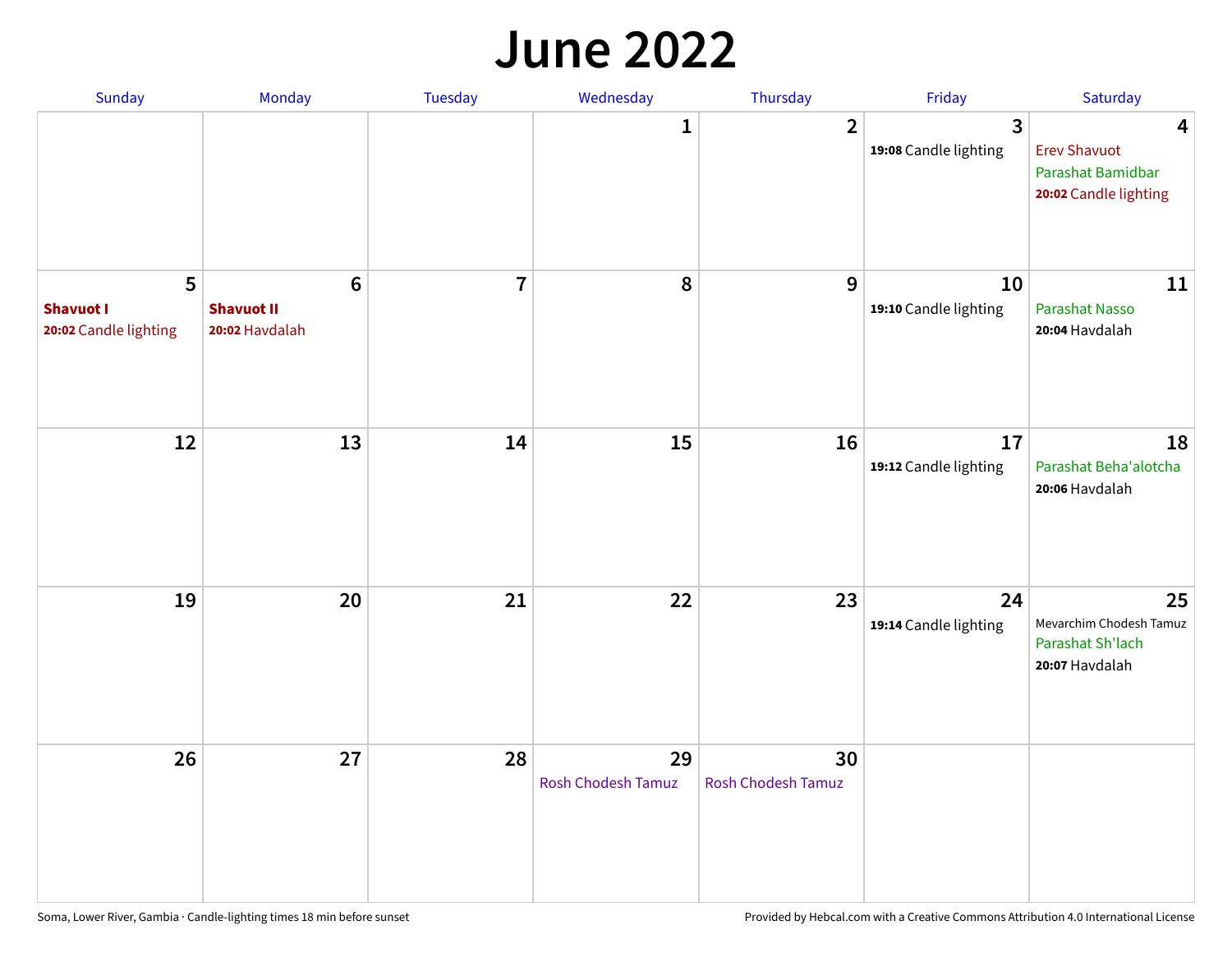## **July 2022**

| Sunday                                                           | Monday                  | Tuesday | Wednesday      | Thursday       | Friday                                         | Saturday                                                                |
|------------------------------------------------------------------|-------------------------|---------|----------------|----------------|------------------------------------------------|-------------------------------------------------------------------------|
|                                                                  |                         |         |                |                | $\mathbf{1}$<br>19:15 Candle lighting          | $\overline{2}$<br>Parashat Korach<br>20:08 Havdalah                     |
| $\mathbf{3}$                                                     | $\overline{\mathbf{4}}$ | 5       | $6\phantom{1}$ | $\overline{7}$ | $\boldsymbol{8}$<br>19:15 Candle lighting      | 9<br><b>Parashat Chukat</b><br>20:08 Havdalah                           |
| 10                                                               | 11                      | 12      | 13             | 14             | 15<br>19:15 Candle lighting                    | 16<br>Parashat Balak<br>20:08 Havdalah                                  |
| 17<br>05:34 Fast begins<br><b>Tzom Tammuz</b><br>20:01 Fast ends | 18                      | 19      | 20             | 21             | 22<br>19:14 Candle lighting                    | 23<br>Mevarchim Chodesh Av<br><b>Parashat Pinchas</b><br>20:06 Havdalah |
| 24                                                               | 25                      | 26      | 27             | 28             | 29<br>Rosh Chodesh Av<br>19:12 Candle lighting | 30<br>Parashat Matot-Masei<br>20:04 Havdalah                            |
| 31                                                               |                         |         |                |                |                                                |                                                                         |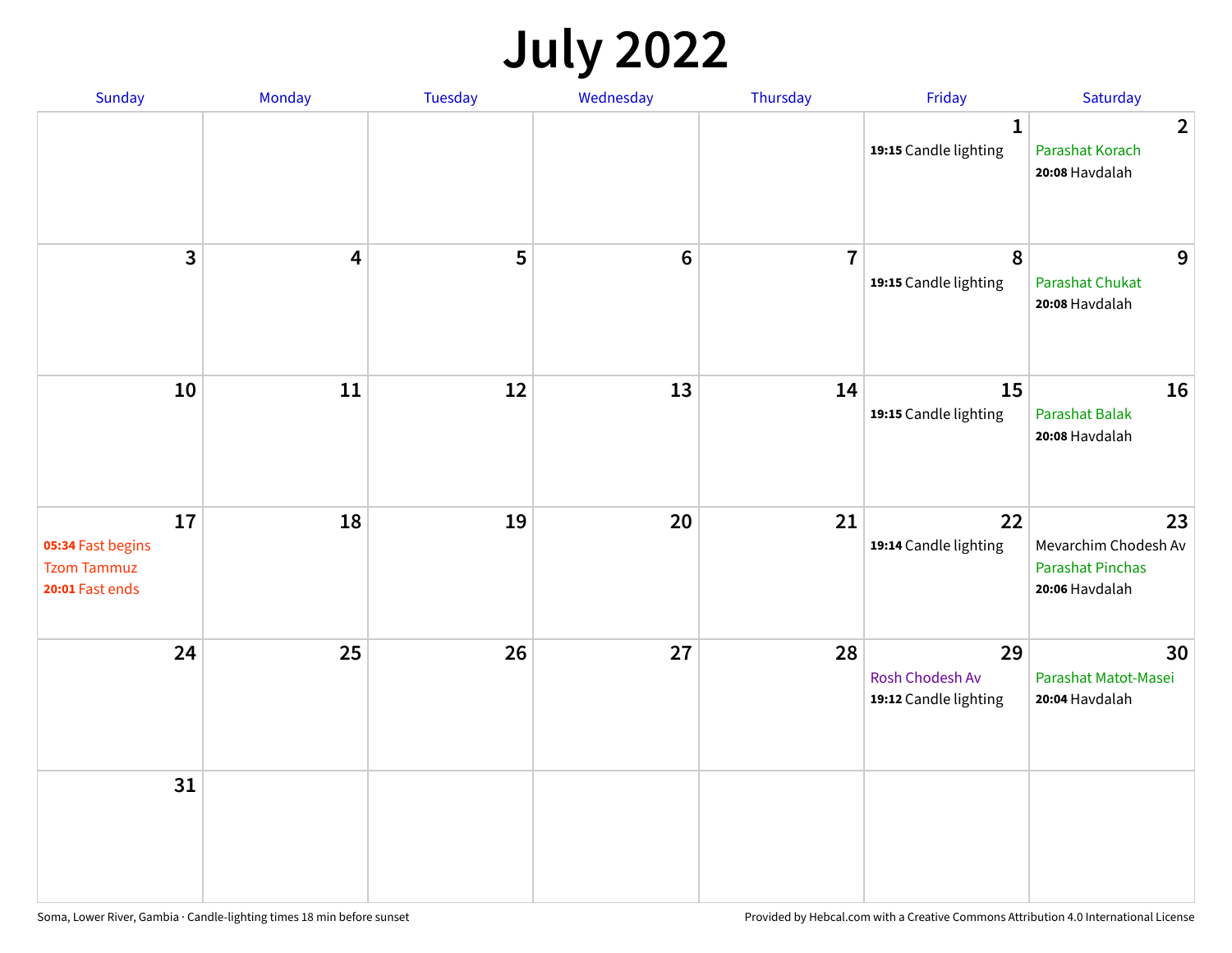## **August 2022**

| Sunday                                                      | Monday       | <b>Tuesday</b> | Wednesday | Thursday | Friday                                 | Saturday                                                                                                                       |
|-------------------------------------------------------------|--------------|----------------|-----------|----------|----------------------------------------|--------------------------------------------------------------------------------------------------------------------------------|
|                                                             | $\mathbf{1}$ | $\overline{2}$ | 3         | 4        | 5<br>19:10 Candle lighting             | $6\phantom{1}6$<br><b>Shabbat Chazon</b><br>19:28 Fast begins<br>Erev Tish'a B'Av<br><b>Parashat Devarim</b><br>20:01 Havdalah |
| $\overline{7}$<br>Tish'a B'Av (observed)<br>19:54 Fast ends | 8            | 9              | 10        | 11       | 12<br>Tu B'Av<br>19:07 Candle lighting | 13<br><b>Shabbat Nachamu</b><br>Parashat Vaetchanan<br>19:57 Havdalah                                                          |
| 14                                                          | 15           | 16             | 17        | 18       | 19<br>19:03 Candle lighting            | 20<br>Mevarchim Chodesh Elul<br><b>Parashat Eikev</b><br>19:53 Havdalah                                                        |
| 21                                                          | 22           | 23             | 24        | 25       | 26<br>18:59 Candle lighting            | 27<br><b>Rosh Chodesh Elul</b><br>Parashat Re'eh<br>19:49 Havdalah                                                             |
| 28<br>Rosh Hashana LaBehemot<br><b>Rosh Chodesh Elul</b>    | 29           | 30             | 31        |          |                                        |                                                                                                                                |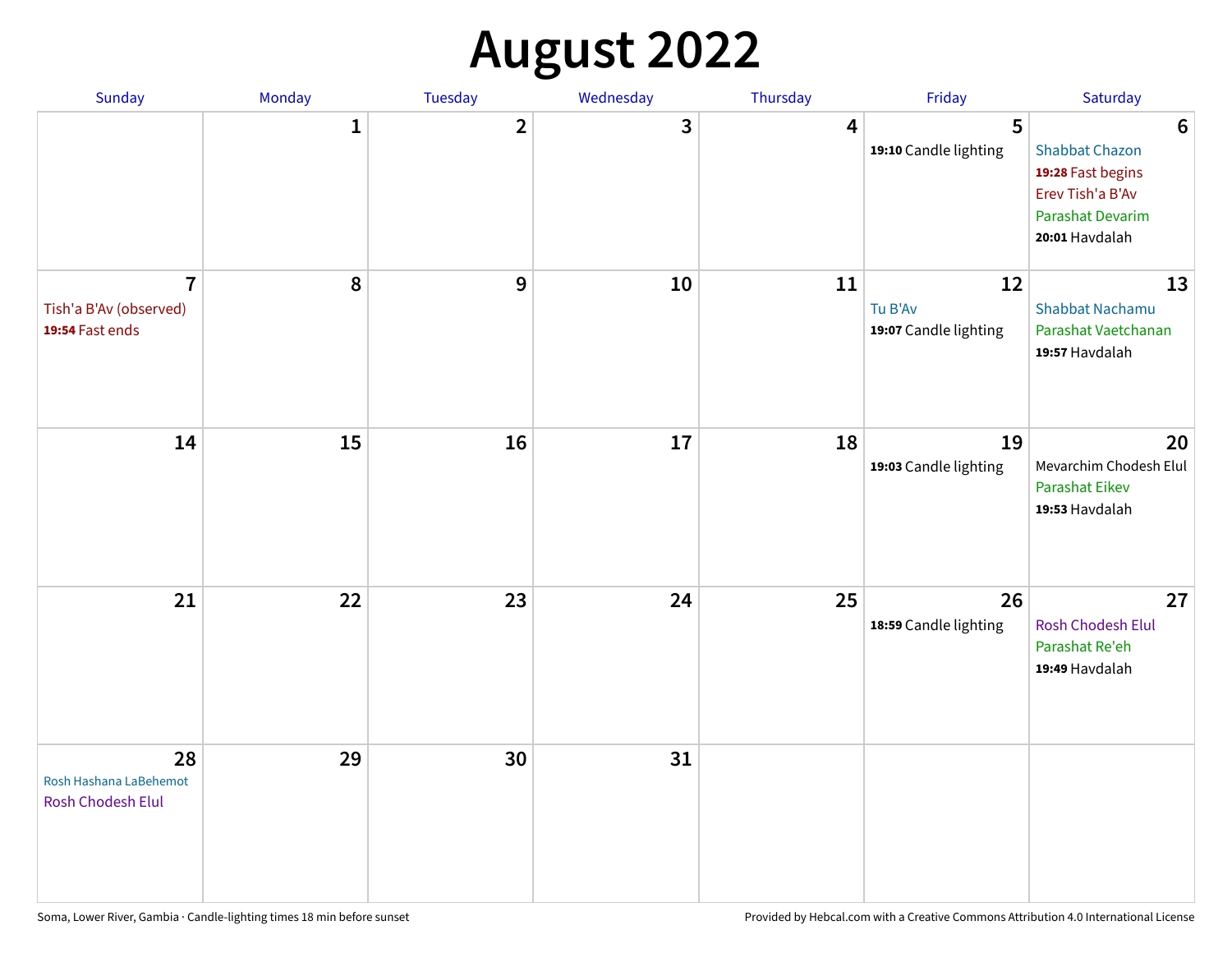## **September 2022**

| Sunday                                           | Monday                                           | Tuesday                                        | Wednesday                                                          | Thursday     | Friday                                  | Saturday                                                  |
|--------------------------------------------------|--------------------------------------------------|------------------------------------------------|--------------------------------------------------------------------|--------------|-----------------------------------------|-----------------------------------------------------------|
|                                                  |                                                  |                                                |                                                                    | $\mathbf{1}$ | $\overline{2}$<br>18:54 Candle lighting | 3<br><b>Parashat Shoftim</b><br>19:44 Havdalah            |
| $\overline{\mathbf{4}}$                          | 5                                                | $6\phantom{1}6$                                | $\overline{7}$                                                     | 8            | 9<br>18:49 Candle lighting              | 10<br>Parashat Ki Teitzei<br>19:39 Havdalah               |
| $11\,$                                           | 12                                               | 13                                             | 14                                                                 | 15           | 16<br>18:44 Candle lighting             | 17<br>Leil Selichot<br>Parashat Ki Tavo<br>19:33 Havdalah |
| 18                                               | 19                                               | 20                                             | 21                                                                 | 22           | 23<br>18:39 Candle lighting             | 24<br>Parashat Nitzavim<br>19:28 Havdalah                 |
| 25<br>Erev Rosh Hashana<br>18:38 Candle lighting | 26<br>Rosh Hashana 5783<br>19:27 Candle lighting | 27<br><b>Rosh Hashana II</b><br>19:26 Havdalah | 28<br>05:49 Fast begins<br><b>Tzom Gedaliah</b><br>19:20 Fast ends | 29           | 30<br>18:34 Candle lighting             |                                                           |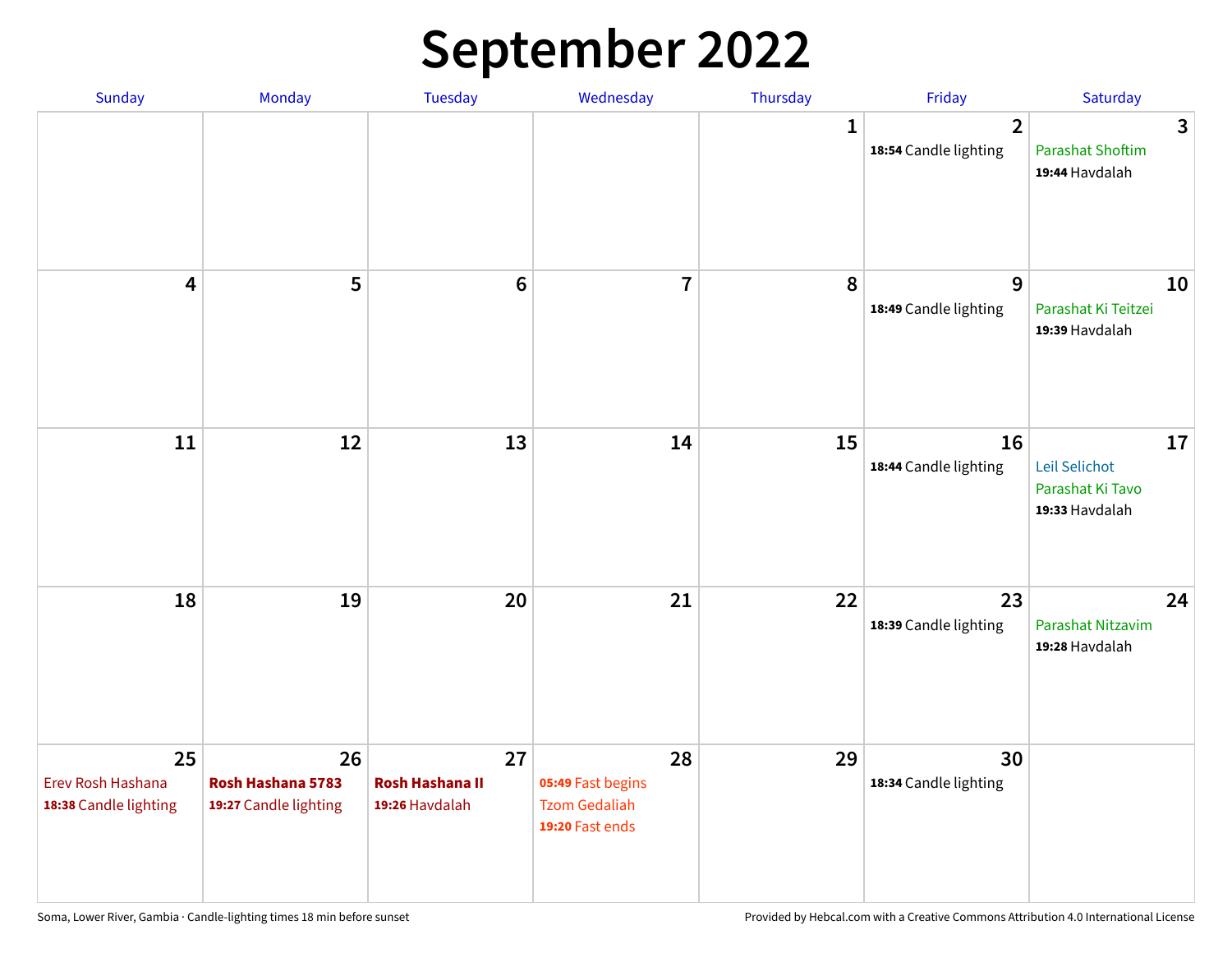## **October 2022**

| Sunday                                                   | <b>Monday</b>                                        | <b>Tuesday</b>                                                    | Wednesday                                | Thursday               | Friday                                         | Saturday                                                                |
|----------------------------------------------------------|------------------------------------------------------|-------------------------------------------------------------------|------------------------------------------|------------------------|------------------------------------------------|-------------------------------------------------------------------------|
|                                                          |                                                      |                                                                   |                                          |                        |                                                | 1<br><b>Shabbat Shuva</b><br>Parashat Vayeilech<br>19:23 Havdalah       |
| $\overline{2}$                                           | $\overline{\mathbf{3}}$                              | $\overline{4}$<br><b>Erev Yom Kippur</b><br>18:31 Candle lighting | 5<br><b>Yom Kippur</b><br>19:21 Havdalah | 6                      | $\overline{7}$<br>18:29 Candle lighting        | 8<br>Parashat Ha'Azinu<br>19:19 Havdalah                                |
| 9<br><b>Erev Sukkot</b><br>18:28 Candle lighting         | 10<br><b>Sukkot I</b><br>19:18 Candle lighting       | 11<br><b>Sukkot II</b><br>19:17 Havdalah                          | 12<br>Sukkot III (CH"M)                  | 13<br>Sukkot IV (CH"M) | 14<br>Sukkot V (CH"M)<br>18:25 Candle lighting | 15<br>Sukkot VI (CH"M)<br>19:15 Havdalah                                |
| 16<br>Sukkot VII (Hoshana Raba)<br>18:24 Candle lighting | 17<br><b>Shmini Atzeret</b><br>19:14 Candle lighting | 18<br><b>Simchat Torah</b><br>19:13 Havdalah                      | 19                                       | 20                     | 21<br>18:21 Candle lighting                    | 22<br>Mevarchim Chodesh Cheshvan<br>Parashat Bereshit<br>19:11 Havdalah |
| 23                                                       | 24                                                   | 25<br>Rosh Chodesh Cheshvan                                       | 26<br>Rosh Chodesh Cheshvan              | 27                     | 28<br>18:18 Candle lighting                    | 29<br><b>Parashat Noach</b><br>19:08 Havdalah                           |
| 30                                                       | 31                                                   |                                                                   |                                          |                        |                                                |                                                                         |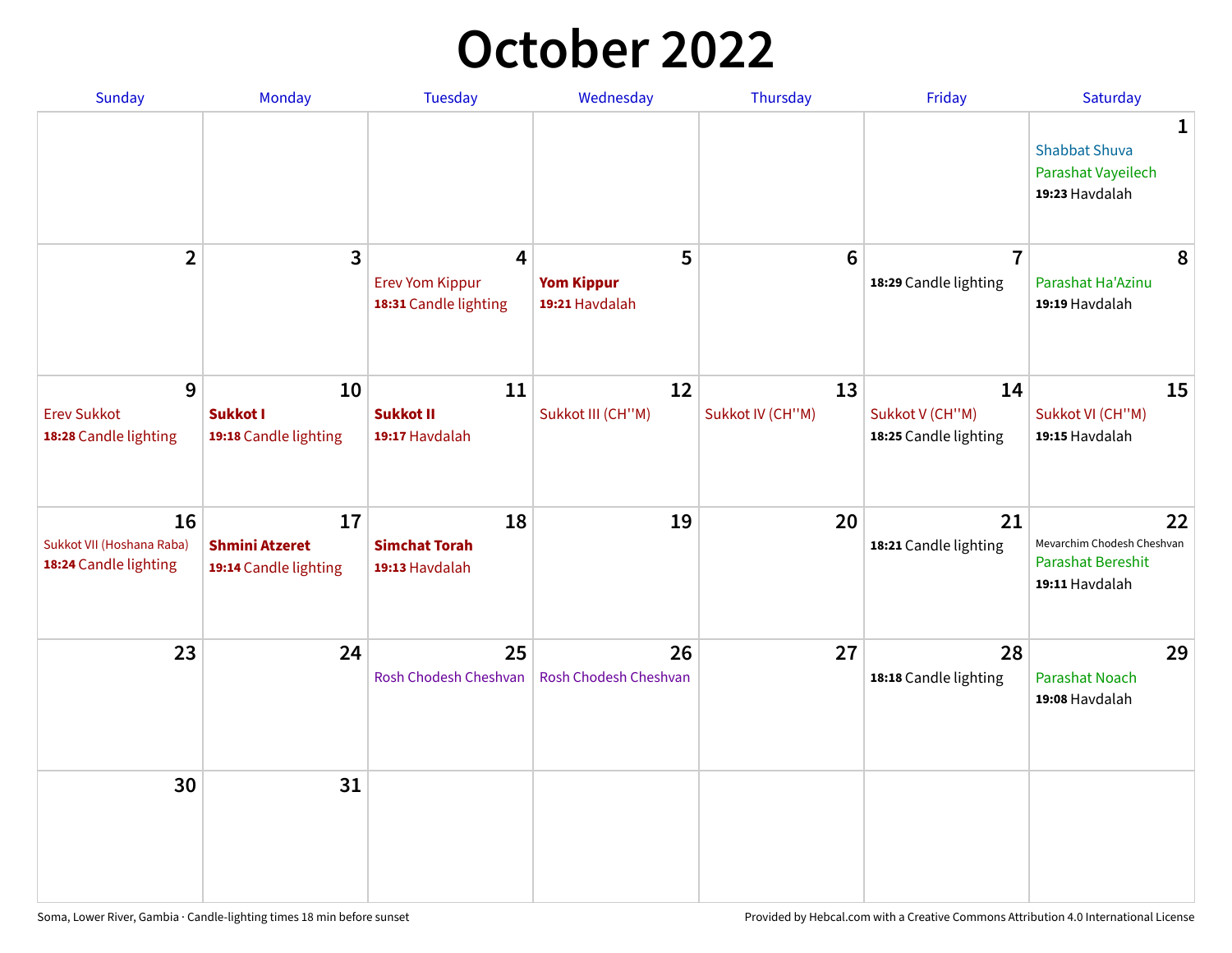### **November 2022**

| Sunday         | Monday         | Tuesday                             | Wednesday               | Thursday                  | Friday                                             | Saturday                                                                 |
|----------------|----------------|-------------------------------------|-------------------------|---------------------------|----------------------------------------------------|--------------------------------------------------------------------------|
|                |                | 1<br>Yom HaAliyah School Observance | $\overline{\mathbf{2}}$ | $\mathbf{3}$              | $\overline{\mathbf{4}}$<br>18:15 Candle lighting   | 5<br>Parashat Lech-Lecha<br>19:06 Havdalah                               |
| $6\phantom{1}$ | $\overline{7}$ | 8                                   | $\boldsymbol{9}$        | 10                        | 11<br>18:14 Candle lighting                        | 12<br>Parashat Vayera<br>19:05 Havdalah                                  |
| 13             | 14             | 15                                  | 16                      | 17                        | 18<br>18:13 Candle lighting                        | 19<br>Mevarchim Chodesh Kislev<br>Parashat Chayei Sara<br>19:05 Havdalah |
| 20             | 21             | 22                                  | 23<br>Sigd              | 24<br>Rosh Chodesh Kislev | 25<br>Rosh Chodesh Kislev<br>18:13 Candle lighting | 26<br><b>Parashat Toldot</b><br>19:06 Havdalah                           |
| 27             | 28             | 29                                  | 30                      |                           |                                                    |                                                                          |